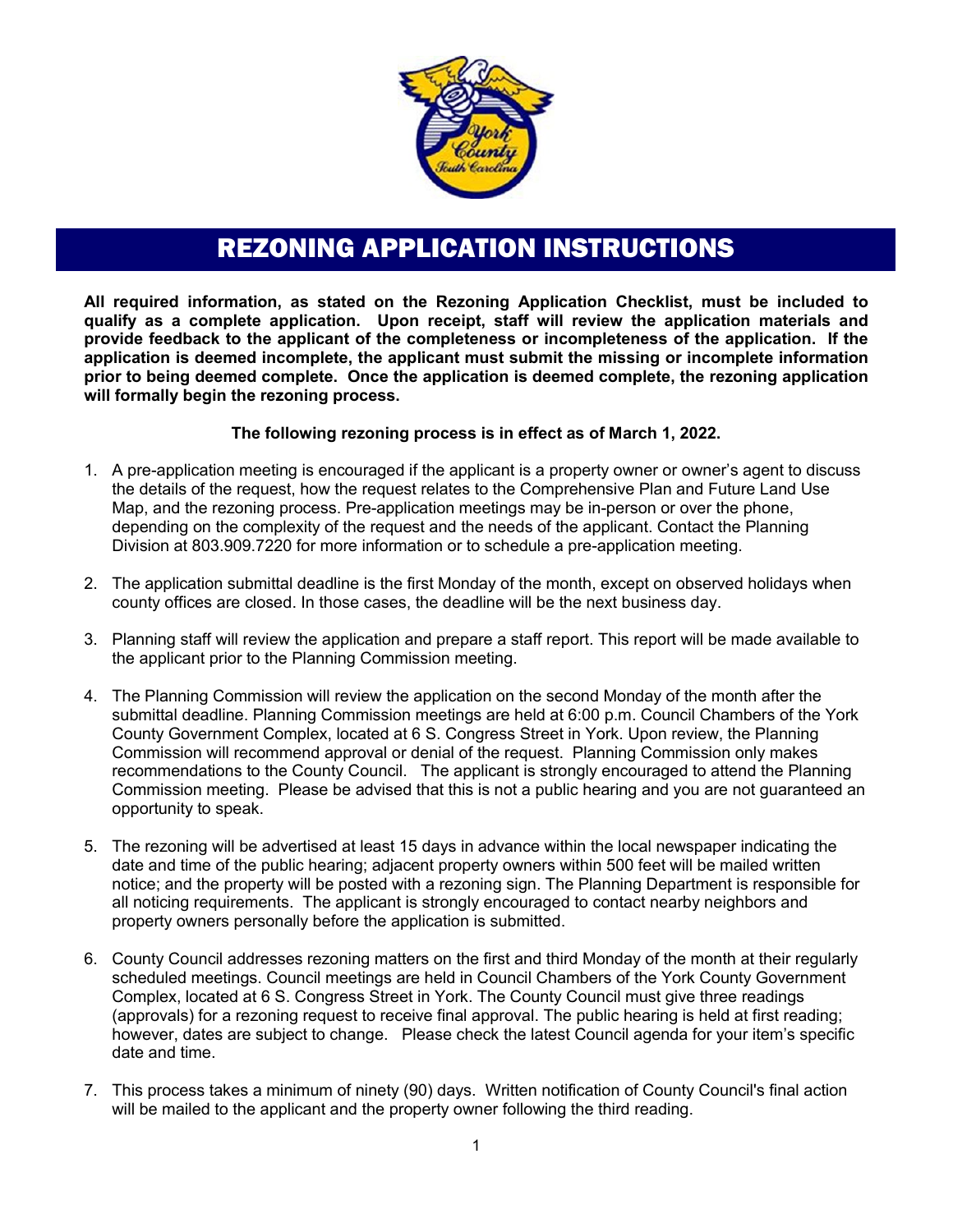- 8. The York County Council, York County Planning Commission, or the owner of the property can initiate a rezoning.
- 9. The assignment of more than one zoning district to a parcel is prohibited. Any request to rezone a portion of a parcel must include a survey of the parcel and its proposed lot lines, which shall be recorded with the York County Register of Deeds within 90 days of approval of the rezoning request.
- 10. Rezoning applications will not be accepted or processed when a zoning violation exists on or in the use of the land that is the subject of the requested change. The violation must be resolved before the application can be accepted, or if a violation is discovered during the processing of the application, the rezoning process will not proceed until the violation has been resolved.
- 11. If the proposed rezoning will resolve a zoning violation or if the County Council elects to initiate a rezoning request for a parcel(s) with a zoning violation, the application may be accepted and/or processed. In these cases, a rezoning request stays all legal proceedings in furtherance of the requested relief, unless the Planning and Development Services Department certifies to the County Council, after the rezoning application has been filed, that by reason of facts stated in the application, a stay would, in the Department's opinion, cause an imminent peril to life and property. In such cases, proceedings will not be stayed unless a restraining order is granted by the County Council or by a court of record on application.
- 12. If a rezoning application is denied, the property owner or the owner's agent may not initiate another application for a rezoning affecting all or part of the same parcel or lot for 12 months following denial of the request by the County Council. However, the County Council may initiate rezoning affecting the same parcel or lot, or any part thereof, within this 12-month period.

| <b>Application Type</b>                        | <b>Fee Amount</b>      | <b>Notes</b>                             |
|------------------------------------------------|------------------------|------------------------------------------|
| Rezone to Base District<br>(except AGC or RUD) | $$500 + 50$ per acre   | \$5,000 max fee<br>Round up to full acre |
| Rezone to AGC or RUD                           | $$500 + 50$ per acre   | \$2,500 max fee<br>Round up to full acre |
| Rezone from UD District                        | No fee                 |                                          |
| <b>Rezone to Special District</b>              | $$1,500 + 50$ per acre | Round up to full acre                    |
| Special District - Major Change                | \$1,500                |                                          |
| Special District - Minor Change                | \$250                  |                                          |
| Development Agreement Review                   | \$1,500                |                                          |

Need help with the application? Contact the Planning Division at 803.909.7220

#### **Application Submittal:**

#### **Office Location**

18 W. Liberty Street York, SC 29745

**Mailing Address** York County Planning Division PO Box 96 York, SC 29745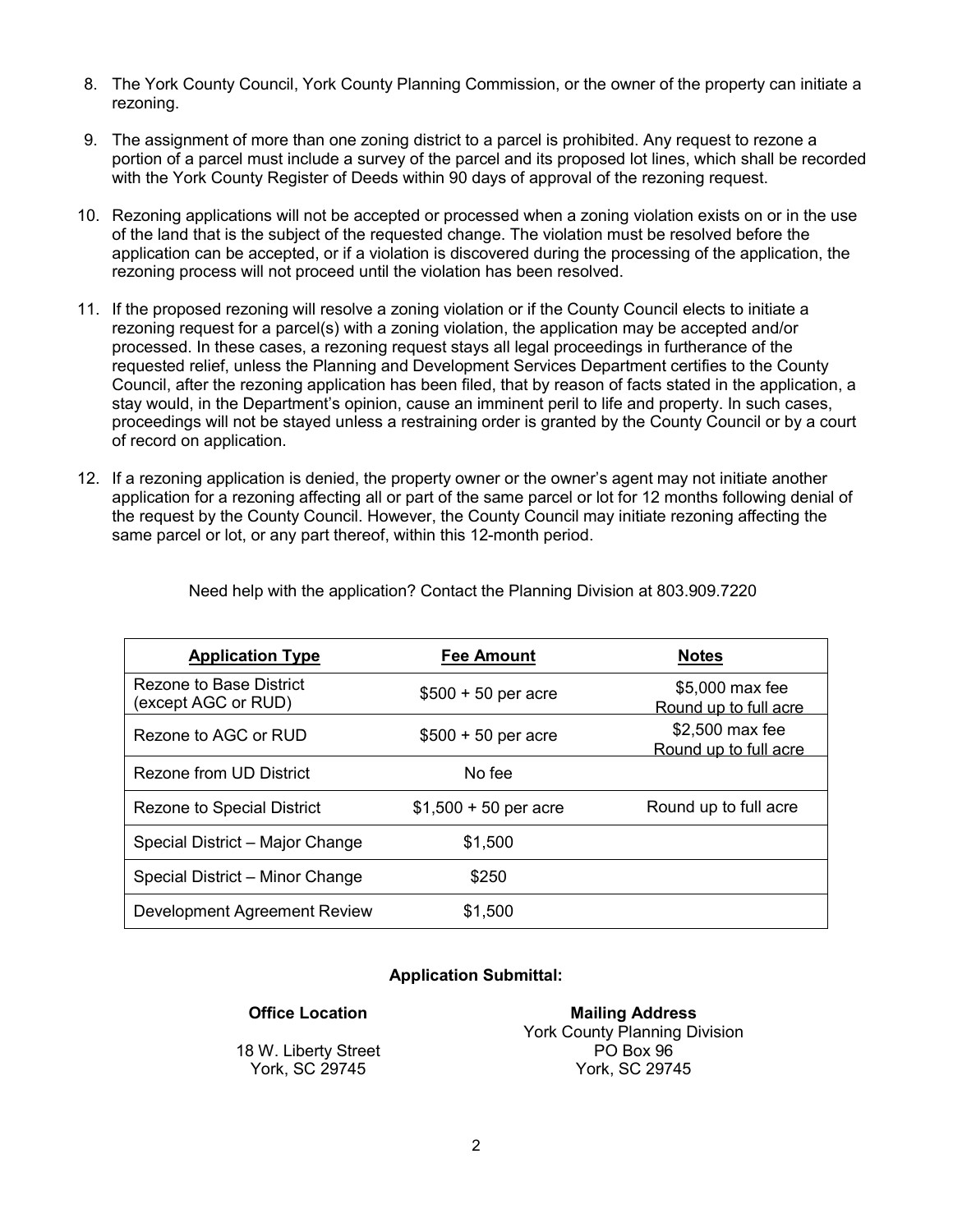#### APPLICATION GUIDE

**APPLICANT:** This person will represent the property owner at the public hearing and be the point of contact throughout the process. The applicant can also be the property owner or authorized representative.

**PROPERTY OWNER:** The person(s) listed with the tax assessor as the property owner(s). If property owner includes "et al", include all owner names from the most recent deed. All owners must sign the rezoning certification form. Applications with deceased property owners will need to include a personal representative appointment letter from the probate court, and a will or order from the probate court authorizing the sale or division of the property.

**PROPERTY ADDRESS:** Provide the official address of the property proposed to be rezoned. The address can be obtained from the York County Addressing Department at 803.909.7483.

**PROPERTY TAX MAP #:** The Tax Map Number can be found on the property tax notice or it can be obtained by calling the York County Tax Assessor at 803.684.8526.

**DEED AND PLAT OF PROPERTY:** These can be obtained from the property owner or at the Register of Deeds office at the York County Government Center. If a plat does not exist, a survey of the property or a deed that indicates property line distances (metes and bounds) will be accepted.

**LAND AREA:** Provide the size (area) of the parcel based upon the most recent survey, plat, or deed. Fill in whether all or a portion of the property are to be rezoned.

**CURRENT ZONING:** Fill in the current Zoning Classification(s) of the property. This information can be obtained through the York County's Planning Viewer online or by contacting or meeting with Planning staff.

**PROPOSED ZONING:** Fill in the requested Zoning Classification(s) that are being requested in this application.

**2035 LAND USE PLAN DESIGNATION:** Fill in the 2035 future land use designation for the property from the 2035 York Forward Comprehensive Plan. The land use designation can be obtained through York County's Planning Viewer online or by contacting or meeting with Planning staff.

**USE OF PROPERTY:** Describe in general terms the current and proposed use of the property. Example: house, vacant land, convenience store, etc.

**WATER:** Describe the type of water service available. If served by public water provide the name of the service provider. Example: private well, City of Rock Hill, etc.

**SEWER:** Describe the type of sewer service available. If served by public water provide the name of the service provider. Example: private septic, City of York.

**SCHOOL DISTRICT:** Provide the School District in which the subject property is located.

**COUNTY COUNCIL DISTRICT:** Provide the Council District in which the subject property is located.

**APPLICANT SIGNATURE:** The applicant *must* sign the form certifying the information is correct. Sign even if applicant is the owner.

**OWNER SIGNATURE:** The property owner(s) must sign this section. Notarized written authorization from the property owner(s) giving the applicant permission to act of his/her behalf can be substituted for property owner's signature. All persons with an interest in the property per the most recent deed must sign the rezoning certification form.

**REZONING PURPOSE:** Provide the purpose for your request as it applies to the selection(s) made in the first question. This can include applicable limitations posed to the subject property under current zoning.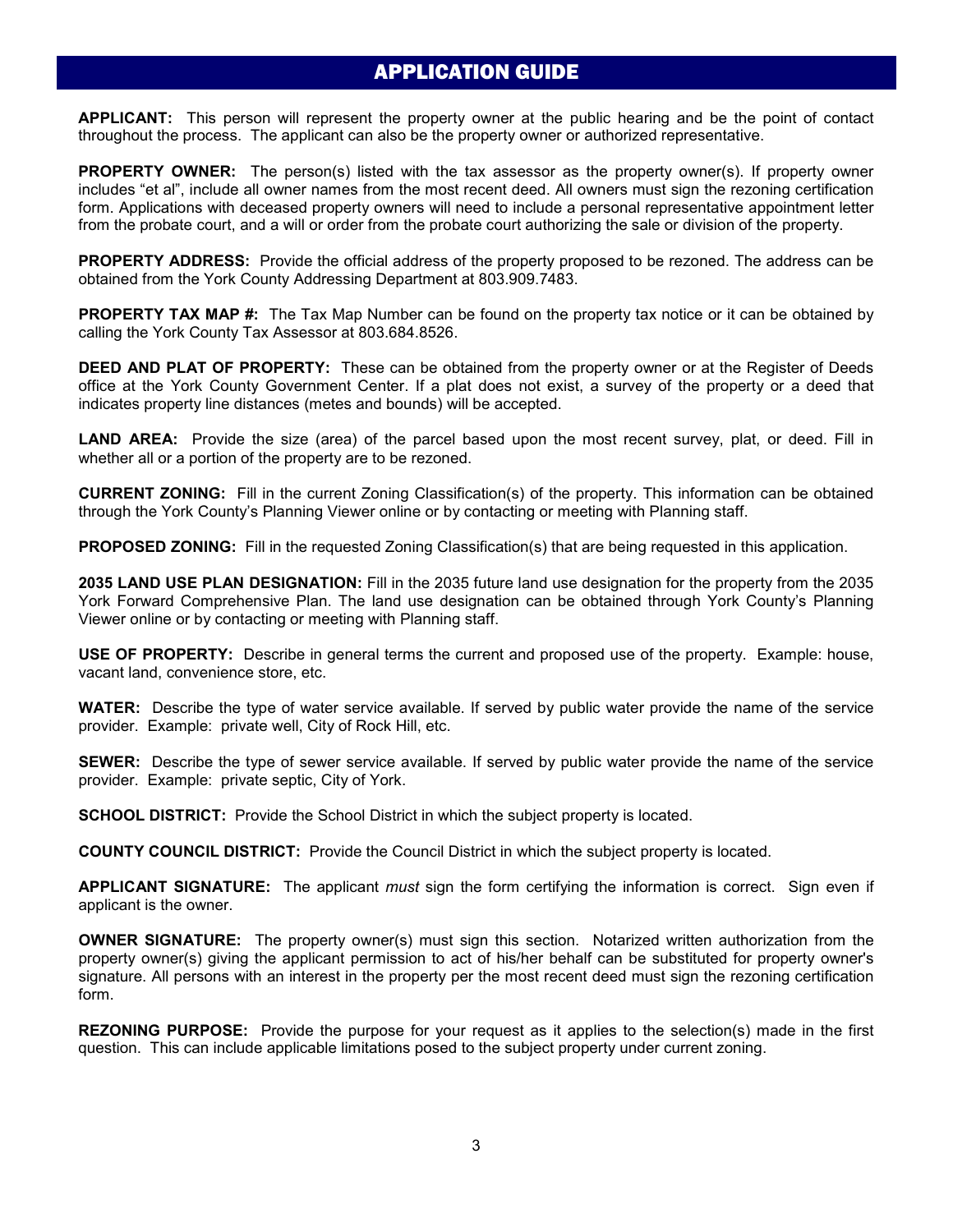

# YORK COUNTY REZONING APPLICATION

## APPLICANT AND OWNER INFORMATION

| ADDRESS:                                                                             |             |               |
|--------------------------------------------------------------------------------------|-------------|---------------|
| PHONE:<br><u> 1980 - Andrea Station Books, amerikansk politiker (</u><br><b>WORK</b> | <b>HOME</b> | <b>MOBILE</b> |
| <b>EMAIL ADDRESS:</b>                                                                |             |               |
|                                                                                      |             |               |
| ADDRESS:                                                                             |             |               |
| PHONE:<br><b>WORK</b>                                                                | <b>HOME</b> | <b>MOBILE</b> |
| <b>EMAIL ADDRESS:</b>                                                                |             |               |

## PROPERTY INFORMATION

| TOTAL AREA OF PROPOSED BUILDINGS (COMMERCIAL): \\otal___________________________ |  |  |  |                                           |  |
|----------------------------------------------------------------------------------|--|--|--|-------------------------------------------|--|
| TOTAL # OF DWELLING UNITS (RESIDENTIAL): ____________________                    |  |  |  |                                           |  |
|                                                                                  |  |  |  |                                           |  |
|                                                                                  |  |  |  | SCHOOL DISTRICT: COUNTY COUNCIL DISTRICT: |  |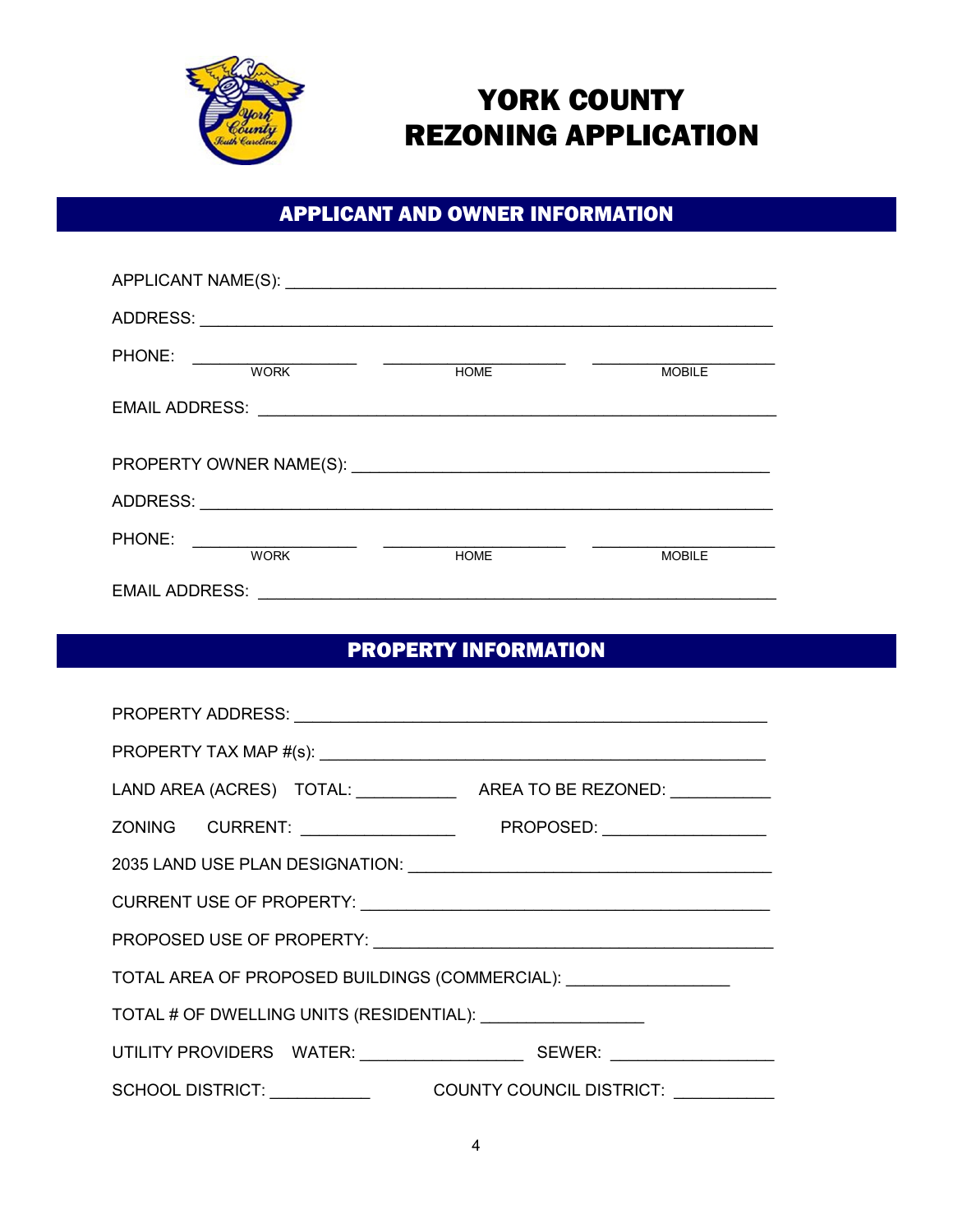#### **YOU MUST SUBMIT THE ORIGINAL SIGNATURES ABOVE. COPIED OR SCANNED IMAGES WILL NOT BE ACCEPTED. ATTACH OWNER'S NOTARIZED WRITTEN AUTHORIZATION IF OWNER'S SIGNATURE CANNOT BE OBTAINED. ALL PROPERTY OWNERS MUST SIGN ABOVE.**

# 5

# **CERTIFICATION**

I hereby certify that I have read this application and the information supplied herein is true and correct to the best of my knowledge. I agree to comply with all applicable County ordinances and state laws related to the use and development of the land. I further certify that I am the property owner, or his/her authorized agent, of the subject site(s). I understand that falsifying any information herein may result in rejection or denial of this request.

\_\_\_\_\_\_\_\_\_\_\_\_\_\_\_\_\_\_\_\_\_\_\_\_\_\_\_\_\_\_\_\_\_\_\_\_\_\_\_\_\_\_\_\_\_\_\_\_\_\_\_\_\_\_\_\_\_\_\_\_\_\_\_\_\_\_\_\_\_\_\_\_\_\_\_\_\_\_\_\_\_\_\_\_\_\_ APPLICANT(S) DATE

I (we) certify that I (we) are the owners of the property involved in this application and further that I (we) designate the person signing as applicant to represent me (us) in this rezoning application.

\_\_\_\_\_\_\_\_\_\_\_\_\_\_\_\_\_\_\_\_\_\_\_\_\_\_\_\_\_\_\_\_\_\_\_\_\_\_\_\_\_\_\_\_\_\_\_\_\_\_\_\_\_\_\_\_\_\_\_\_\_\_\_\_\_\_\_\_\_\_\_\_\_\_\_\_\_\_\_\_\_\_\_\_\_\_ PROPERTY OWNER(S) DATE

I certify that any relevant restrictive covenants will be adhered to concerning this rezoning request. To assist verification, I have attached the relevant restrictive covenant information.

3. Does this request propose to utilize public water and sewer? Yes  $\qquad)$  No

*If yes, municipal utility providers may require signed annexation agreements as a condition of providing services. Please contact your municipal service provider prior to submitting your application.*

 $\mathcal{L}_\text{max} = \frac{1}{2} \sum_{i=1}^n \mathcal{L}_\text{max} = \frac{1}{2} \sum_{i=1}^n \mathcal{L}_\text{max} = \frac{1}{2} \sum_{i=1}^n \mathcal{L}_\text{max} = \frac{1}{2} \sum_{i=1}^n \mathcal{L}_\text{max} = \frac{1}{2} \sum_{i=1}^n \mathcal{L}_\text{max} = \frac{1}{2} \sum_{i=1}^n \mathcal{L}_\text{max} = \frac{1}{2} \sum_{i=1}^n \mathcal{L}_\text{max} = \frac{1}{2} \sum_{i=$  $\mathcal{L}_\text{max} = \frac{1}{2} \sum_{i=1}^n \mathcal{L}_\text{max} = \frac{1}{2} \sum_{i=1}^n \mathcal{L}_\text{max} = \frac{1}{2} \sum_{i=1}^n \mathcal{L}_\text{max} = \frac{1}{2} \sum_{i=1}^n \mathcal{L}_\text{max} = \frac{1}{2} \sum_{i=1}^n \mathcal{L}_\text{max} = \frac{1}{2} \sum_{i=1}^n \mathcal{L}_\text{max} = \frac{1}{2} \sum_{i=1}^n \mathcal{L}_\text{max} = \frac{1}{2} \sum_{i=$ 2. Are there existing structures on the site? **The Contract of Second Contract Contract Contract Contract Contract Contract Contract Contract Contract Contract Contract Contract Contract Contract Contract Contract Contract** If yes, please describe: If this request is granted, will the existing structure(s) remain? **Yes** () No If this request is granted, will the use of the structure(s) change? **Yes** ( ) No *If yes, structure(s) must meet all current building and fire codes.* 

#### SUPPLEMENTAL QUESTIONS

 $\mathcal{L}_\text{max} = \frac{1}{2} \sum_{i=1}^n \mathcal{L}_\text{max} = \frac{1}{2} \sum_{i=1}^n \mathcal{L}_\text{max} = \frac{1}{2} \sum_{i=1}^n \mathcal{L}_\text{max} = \frac{1}{2} \sum_{i=1}^n \mathcal{L}_\text{max} = \frac{1}{2} \sum_{i=1}^n \mathcal{L}_\text{max} = \frac{1}{2} \sum_{i=1}^n \mathcal{L}_\text{max} = \frac{1}{2} \sum_{i=1}^n \mathcal{L}_\text{max} = \frac{1}{2} \sum_{i=$ 

**1. Please describe the purpose of the rezoning request and the project that is being proposed.** 

 $\mathcal{L}_\text{max} = \frac{1}{2} \sum_{i=1}^n \mathcal{L}_\text{max} = \frac{1}{2} \sum_{i=1}^n \mathcal{L}_\text{max} = \frac{1}{2} \sum_{i=1}^n \mathcal{L}_\text{max} = \frac{1}{2} \sum_{i=1}^n \mathcal{L}_\text{max} = \frac{1}{2} \sum_{i=1}^n \mathcal{L}_\text{max} = \frac{1}{2} \sum_{i=1}^n \mathcal{L}_\text{max} = \frac{1}{2} \sum_{i=1}^n \mathcal{L}_\text{max} = \frac{1}{2} \sum_{i=$ APPLICANT(S) DATE